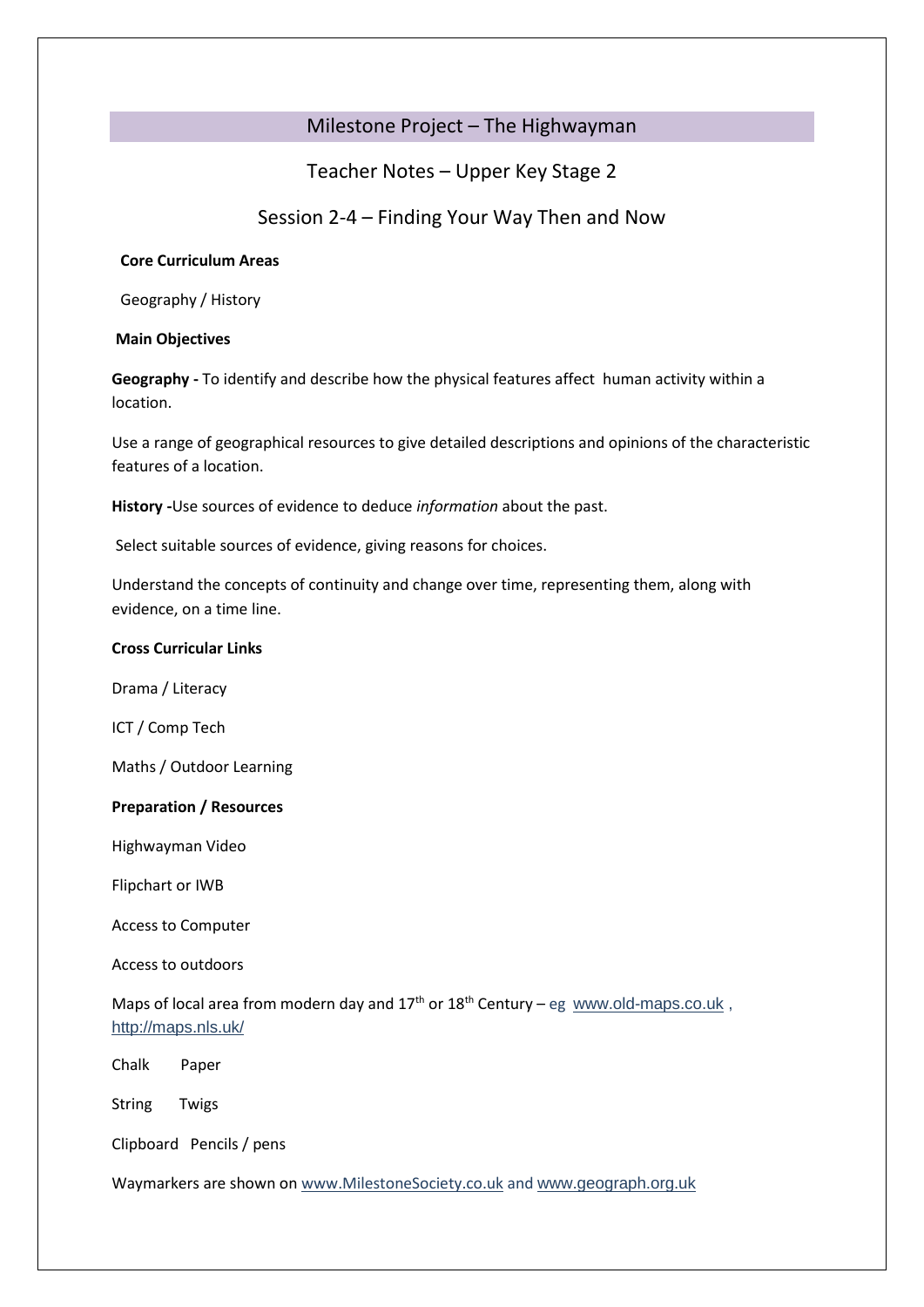### **Introduction**

Teacher introduces the Highwayman video to whole class.

Class watch video once and discuss general differences between what was described about life then and what we have now that is different.

Teacher notes these differences on a flip chart or interactive whiteboard dividing it into two columns Then and Now. Teacher explains that life was very different in the times of highwaymen and travel took much longer than modern times. Class discuss how people travelled then and now. Class consider why people might have travelled in the times of Highwaymen e.g. to trade, to visit family…

## **Main Activities**

Teacher informs class that they are going to watch the video again

Teacher asks students to listen to the highwayman describe the journey that he has taken and note on a worksheet or in geography topic books, the methods he uses to plan his route and identify his location e.g. he mentions land markings, distances travelled (measurements in statute miles) parish boundary markers, guide posts in the wild places.

Class discuss their findings.

Teacher asks students to consider ways that we identify our routes in modern day.

What has replaced guide posts, way markers, distance travelled?

Teacher also explains that way markers are still used even though they may be modern ones as well as ones that still exist around the country i.e. ancient way markers across the UK which are recorded on the Milestone Society website and on the Geograph website.

Teacher informs the class that they will be working in groups and that each session the groups will change activity in order for every pupil to have a chance to participate in each activity.

#### **Group A**

Pupils are given a modern day map and compare this to an old map of the same area comparing and describing the differences in physical features.

Pupils discuss place names and possible changes in activity e.g. farm land may now be a housing estate or shopping precinct… Pupils record their findings on a worksheet.

Pupils research maps on Google / internet identifying physical features from old maps. Pupils can then visit Google Earth to see how easy it is to research anywhere in the modern world. Pupils take turns to choose a place on Google and travel there virtually, noting place names and physical features of each area in their geography books.